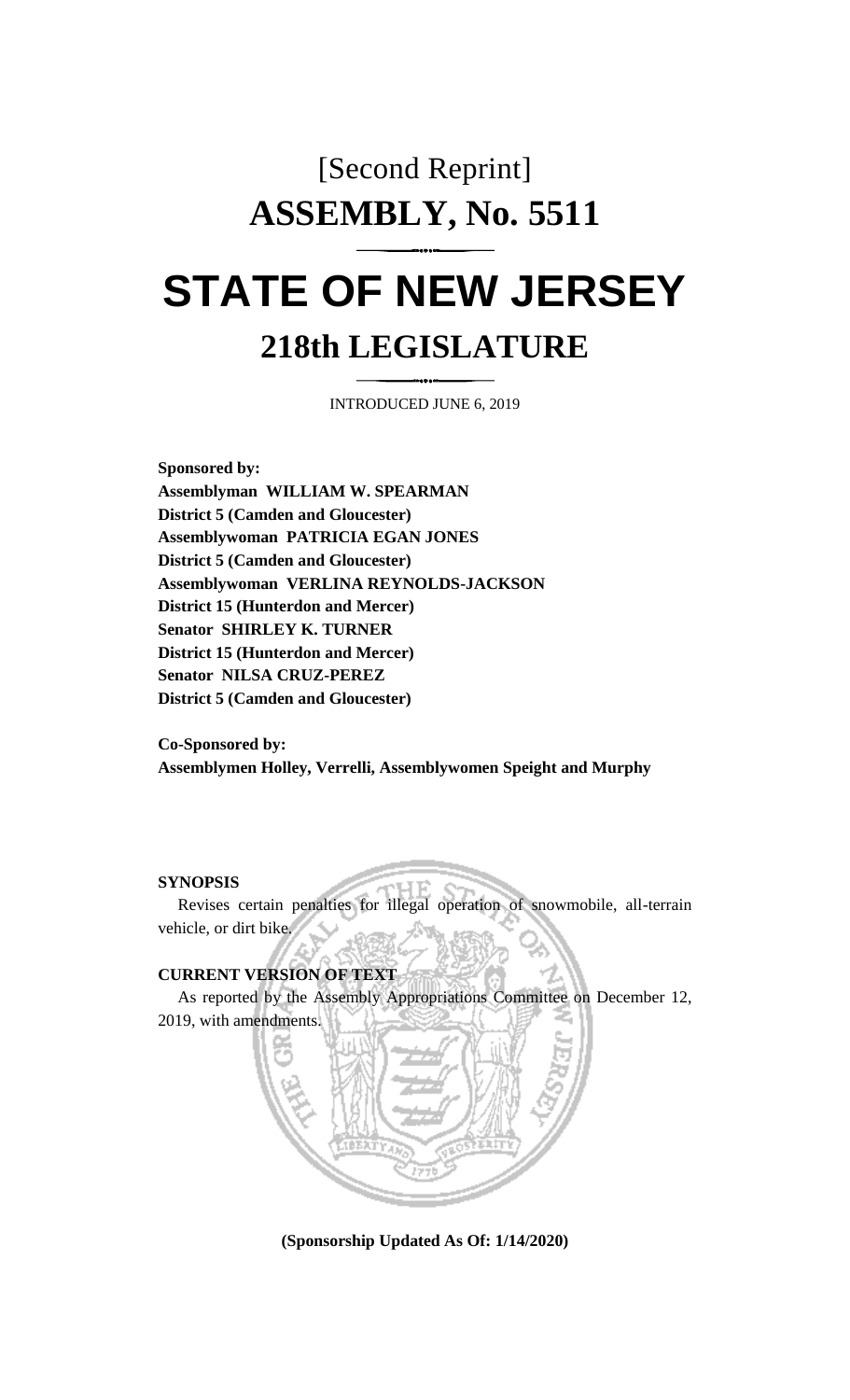## **A5511** [2R] SPEARMAN, JONES

2

**AN ACT** concerning snowmobiles **<sup>1</sup>** , dirt bikes,**<sup>1</sup>** 1 and all-terrain

2 vehicles  ${}^{1}$ [and]  ${}^{2}$ [ $\cdot$ <sup>1</sup>] and<sup>2</sup> supplementing P.L.1973, c.307 (C.39:3C-1 et seq.) **<sup>2</sup> [ 1** , and amending N.J.S.2C:64-1 **1 ] 2** 3 . 4 5 **BE IT ENACTED** *by the Senate and General Assembly of the State*  6 *of New Jersey:* 7 1.  ${}^{1}$ (New section)<sup>1</sup> a. <sup>1</sup> 8 1.  ${}^{1}$ (New section)<sup>1</sup> a.  ${}^{1}$ [A]  ${}^{2}$ [Except as provided in subsections e. and f. of this section,  $a^1$ **]**  $\underline{A}^2$  snowmobile  $^1$ [or]  $\frac{1}{2}$ 9 10 all-terrain vehicle <sup>1</sup>, or dirt bike<sup>1</sup> operated on any public street, 11 highway, or right-of-way in violation of section 17 of P.L.1973, 12 c.307 (C.39:3C-17) shall be impounded by the law enforcing 13 agency and subject to a fee and costs as hereinafter provided: 14 (1) For a first offense, the snowmobile  $\binom{1}{0}$   $\binom{1}{1}$  all-terrain 15 vehicle <sup>1</sup>, or dirt bike<sup>1</sup> shall be impounded for not less than <sup>1</sup>[48] 16 hours<sup>1</sup> seven days<sup>1</sup> and shall be released to the registered owner 17 upon proof of registration and insurance and payment of a fee of 18 \$500 payable to the municipality, plus reasonable towing and 19 storage costs. (2) For a second or subsequent offense, the snowmobile  $\binom{1}{0}$ , 20 21 all-terrain vehicle  $\frac{1}{2}$ , or dirt bike<sup>1</sup> shall be impounded for not less 22 than  $\binom{1}{2}$  fours  $\frac{14 \text{ days}}{14}$  and shall be released to the registered 23 owner upon proof of registration and insurance and payment of a 24 fee of \$750 payable to the municipality, plus reasonable towing and 25 storage costs. 26 b. If the registered owner <sup>1</sup> of a snowmobile, all-terrain vehicle, 27 or dirt bike impounded pursuant subsection a. of this section<sup>1</sup> fails 28 to claim the impounded snowmobile  $\binom{1}{0}$ , all-terrain vehicle  $\binom{1}{0}$ , or 29 dirt bike<sup>1</sup> and pay all outstanding fees and costs by midnight of the 30 30th day following the day on which the snowmobile  $\textbf{1}$  [or]  $\textbf{1}$  allterrain vehicle **<sup>1</sup>** , or dirt bike**<sup>1</sup>** 31 was impounded, that snowmobile **<sup>1</sup> [**or<sup>**]**</sup>, <sup>1</sup> all-terrain vehicle <sup>1</sup>, or dirt bike<sup>1</sup> may be sold at <sup>1</sup> public<sup>1</sup> 32 33 auction. Notice of the sale shall be given by the impounding entity 34 by certified mail to the owner of the snowmobile or all-terrain 35 vehicle, if the owner's name and address are known, and to the 36 holder of any security interest filed with the Chief Administrator of 37 the New Jersey Motor Vehicle Commission, and by publication in a form prescribed by the **<sup>1</sup> [**director**]** chief administrator**<sup>1</sup>** 38 by one 39 insertion, at least five days before the date of the sale, in one or 40 more newspapers published in this State and circulating in the 41 municipality in which the snowmobile  ${}^{1}$ [or]  $\frac{1}{2}$  all-terrain vehicle  ${}^{1}$ . 42 or dirt bike<sup>1</sup> is impounded.

**EXPLANATION – Matter enclosed in bold-faced brackets [thus] in the above bill is not enacted and is intended to be omitted in the law.**

**Matter underlined thus is new matter.**

**Matter enclosed in superscript numerals has been adopted as follows: <sup>1</sup>Assembly ATR committee amendments adopted December 9, 2019. <sup>2</sup>Assembly AAP committee amendments adopted December 12, 2019.**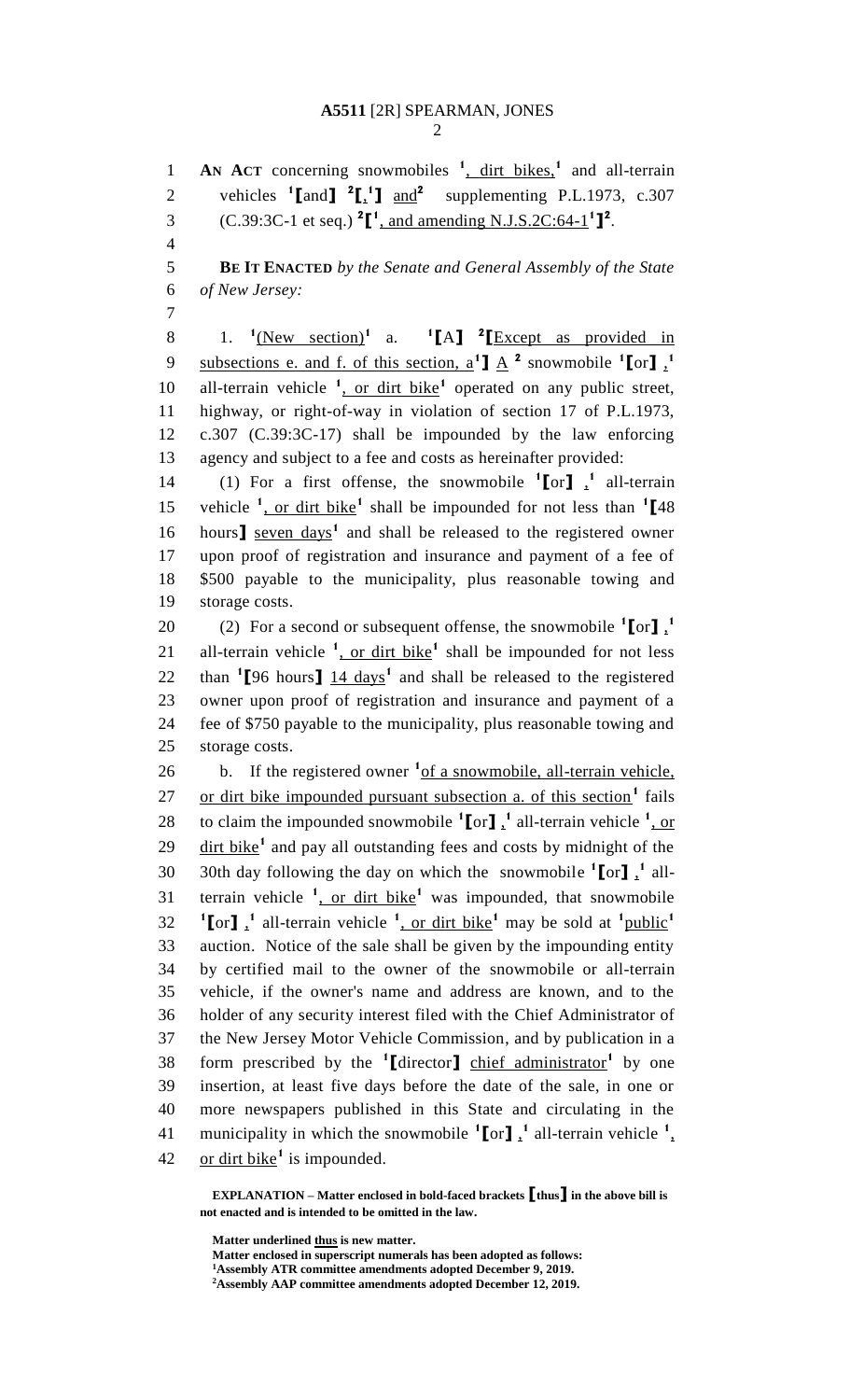1 c. At any time prior to  $\text{1}[{\text{the}}]$   $\frac{1}{2}$  sale  $\text{1}$  pursuant to subsection b. 2 of this section<sup>1</sup>, the owner or other person entitled to the 3 snowmobile  ${}^{1}$ [or]  $\frac{1}{2}$  all-terrain vehicle  ${}^{1}$ , or dirt bike<sup>1</sup> may reclaim possession upon showing proof of registration and insurance and paying all outstanding fees and costs associated with the impoundment, and reasonable towing and storage costs. The owner-lessor of  $\binom{1}{k}$  and impounded  $\frac{1}{k}$  a<sup>1</sup> snowmobile  $\binom{1}{k}$  or  $\frac{1}{k}$  8 all-terrain vehicle <sup>1</sup>, or dirt bike impounded pursuant to paragraph  $(1)$  or (2) of subsection a. of this section<sup>1</sup> shall be entitled to reclaim possession without payment and the lessee shall be liable for all outstanding fees and costs associated with the impoundment, towing and storage of the snowmobile or all-terrain vehicle. d. Any proceeds obtained from the sale of a snowmobile  ${}^{1}$ **[**or**]**,<sup>1</sup> all-terrain vehicle <sup>1</sup>, or dirt bike<sup>1</sup> at public auction pursuant to subsection b. of this section in excess of the amount owed to the impounding entity for the reasonable costs of towing and storage and any fees or other costs associated with the impoundment of the 18 snowmobile  ${}^{1}$ [or]  $\frac{1}{2}$  all-terrain vehicle  ${}^{1}$ , or dirt bike<sup>1</sup> shall be 19 returned to the owner of that snowmobile  $\binom{1}{0}$  all-terrain vehicle  $\frac{1}{2}$ , or dirt bike<sup>1</sup>, if <sup>1</sup>[his] the owner's<sup>1</sup> name and address are known. If the owner's name and address are unknown or **<sup>1</sup> [**such**]** the**<sup>1</sup>** person or entity cannot be located, the net proceeds shall be administered in accordance with the "Uniform Unclaimed Property Act," R.S.46:30B-1 et seq.  $\int_{0}^{2\pi} \left| \frac{e}{e} \right| A$  snowmobile, all-terrain vehicle, or dirt bike operated in a 26 municipality that has enacted an ordinance pursuant to section 4 of 27 P.L., c. (C.) (pending before the Legislature as this bill) designating a snowmobile, all-terrain vehicle, or dirt bike operated in violation of section 17 of P.L.1973, c.307 (C.39:3C-17) as prima facie contraband shall be subject to the forfeiture provisions of chapter 64 of Title 2C of the New Jersey Statutes. f. A municipality may destroy a snowmobile, all-terrain vehicle, or dirt bike designated as prima facie contraband pursuant to section 34 <u>4 of P.L.</u>, c. (C. ) (pending before the Legislature as this bill) upon its return to the municipality pursuant to the provision of N.J.S.2C:64-2.**<sup>1</sup> ] 2** 2. **<sup>1</sup>**  $\cdot$  2. <sup>1</sup>(New section )<sup>1</sup> A person who operates a snowmobile  $1^{\circ}$  **[**or**]**  $\frac{1}{\cdot}$  all-terrain vehicle  $\frac{1}{\cdot}$  or dirt bike<sup>1</sup> on any public street, highway or right-of-way in violation of section 17 of P.L.1973, c.307 (C.39:3C-17) shall: a. For a first offense, be **<sup>1</sup> [**subject to a fine of \$250 and the suspension or postponement of their driving privileges for 30 days. Upon conviction, the court shall forward a report to the New Jersey Motor Vehicle Commission stating the first and last day of the suspension or postponement period imposed by the court under this section. If a person at the time of the imposition of the sentence is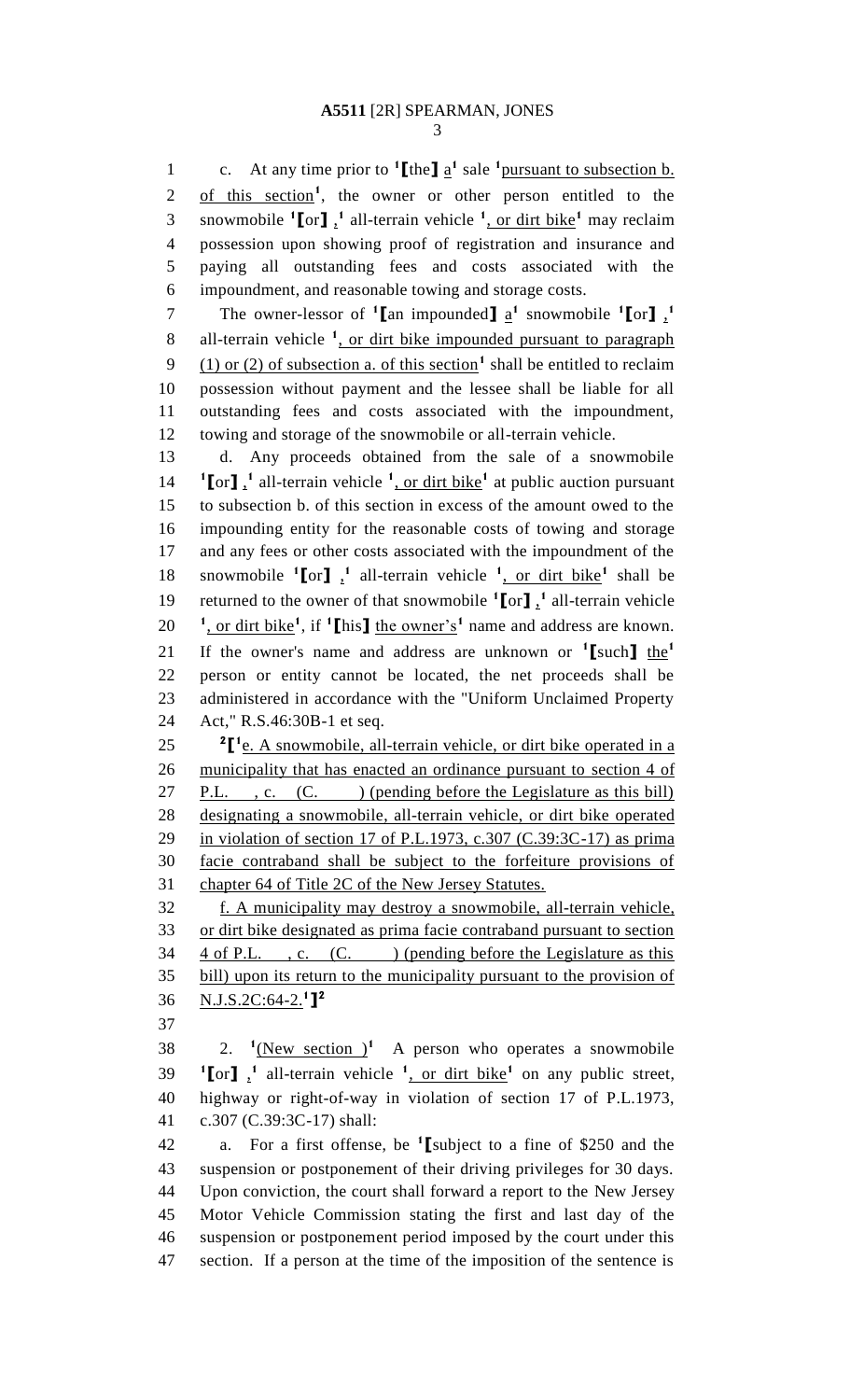## **A5511** [2R] SPEARMAN, JONES

 less than 17 years of age, the period of license postponement, including a suspension or postponement of the privilege of operating a motorized bicycle, shall commence on the day the sentence is imposed and shall run for a period of 30 days after the person reaches the age of 17 years**]** ordered by the court to perform community service for a period of 30 days, which shall be of a form and on terms as the court shall deem appropriate under the 8 circumstances<sup>1</sup>.

b. For a second offense, be **<sup>1</sup> [**subject to a fine of \$500 and the suspension or postponement of their driving privileges for six months. Upon conviction, the court shall forward a report to the New Jersey Motor Vehicle Commission stating the first and last day of the suspension or postponement period imposed by the court under this section. If a person at the time of the imposition of the sentence is less than 17 years of age, the period of license postponement, including a suspension or postponement of the privilege of operating a motorized bicycle, shall commence on the day the sentence is imposed and shall run for a period of six months after the person reaches the age of 17 years**]** ordered by the court to perform community service for a period of 60 days, which shall be 21 of a form and on terms as the court shall deem appropriate under the 22 circumstances<sup>1</sup>.

c. For a third or subsequent offense, be **<sup>1</sup> [**subject to a fine of \$1,000 and the suspension or postponement of their driving privileges for two years. Upon conviction, the court shall forward a report to the New Jersey Motor Vehicle Commission stating the first and last day of the suspension or postponement period imposed by the court under this section. If a person at the time of the imposition of the sentence is less than 17 years of age, the period of license postponement, including a suspension or postponement of the privilege of operating a motorized bicycle, shall commence on the day the sentence is imposed and shall run for a period of two years after the person reaches the age of 17 years**]** ordered by the court to perform community service for a period of 90 days, which shall be of a form and on terms as the court shall deem appropriate 36 under the circumstances<sup>1</sup>.

**2<sup>1</sup>** 1<sup>2</sup> **1** 3. (New section ) The Legislature finds and declares that:

 a. Snowmobiles, all-terrain vehicles, and dirt bikes are strictly 40 regulated in this State. In order to protect the public's safety and mitigate detrimental effects of these vehicles on the environment, 42 these vehicles, with limited exceptions, may lawfully only be operated on designated sites.

 b. State law explicitly restricts the operation of these vehicles on public streets and highways, except for the limited purpose of crossing or paralleling the road in order to get to a designated site.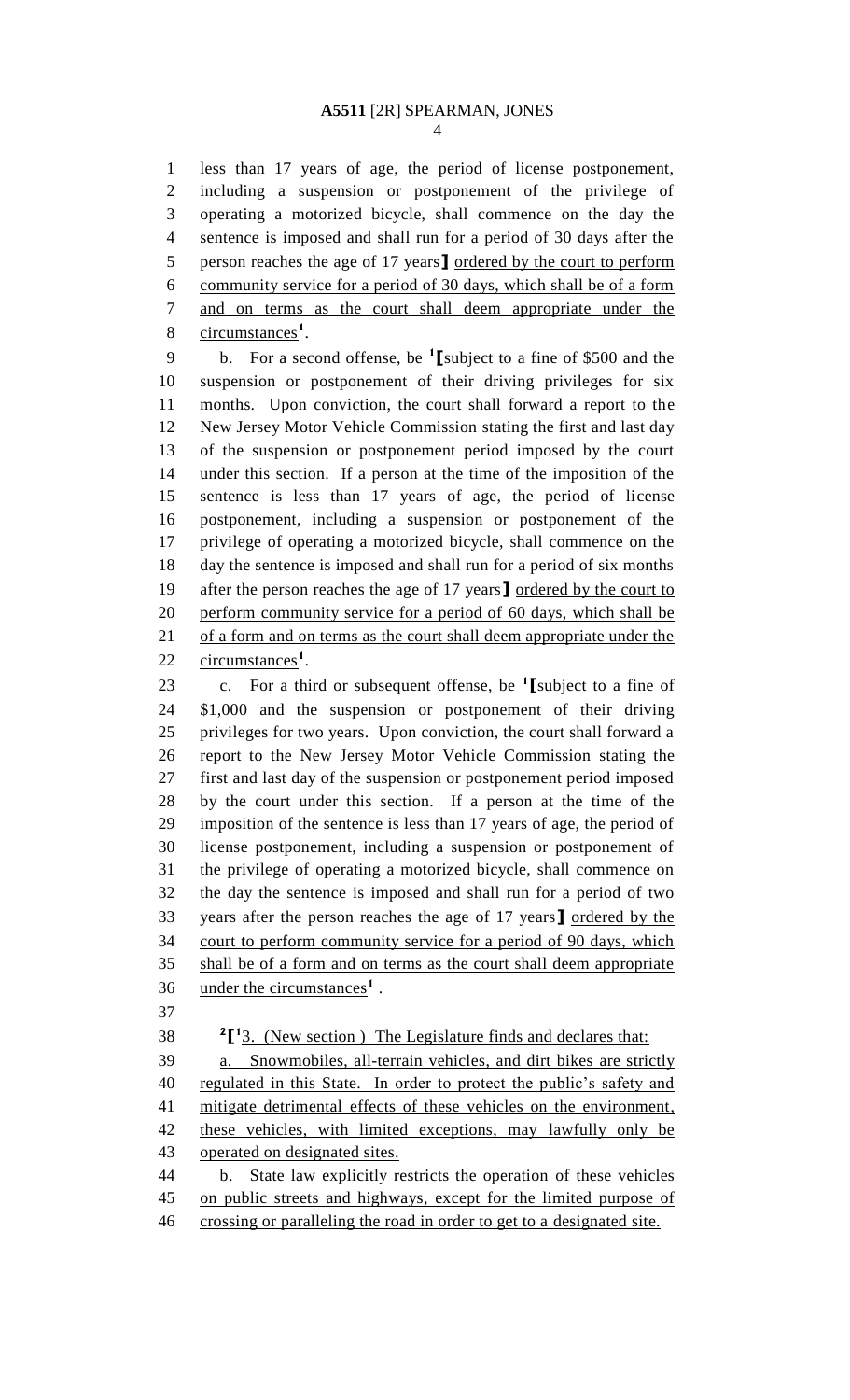```
5
```
1 c. State law also requires snowmobiles, all-terrain vehicles, and 2 dirt bikes to be registered and insured, and requires passengers to wear protective helmets. d. Despite regulation of these vehicles under current law, snowmobiles, all-terrain vehicles, and dirt bikes are being operated illegally, in increasing numbers, in certain municipalities in the State. This illegal operation has caused a number of deaths and serious bodily injuries to passengers as well as innocent bystanders. e. The unlawful use of snowmobiles, all-terrain vehicles, and dirt bikes on public roads, parks, and other public spaces has 11 threatened the public safety and caused damage to these spaces. 12 f. The purpose of this act is to provide additional resources to 13 law enforcement in order to protect the citizens of this State, as well 14 as public lands, by enabling a municipality to enact an ordinance designating snowmobiles, all-terrain vehicles, and dirt bikes illegally operated in the municipality as prima facie contraband subject to civil asset forfeiture.**<sup>1</sup> ] 2**  ${}^{2}$  $[$ <sup>1</sup> $\frac{4}{1}$ . The governing body of a municipality may enact an 20 ordinance designating any snowmobile, all-terrain vehicle, and dirt bike operated on any public street, highway, or right-of-way in violation of section 17 of P.L.1973, c.307 (C.39:3C-17) as prima facie contraband subject to forfeiture in accordance with the procedures set forth in chapter 64 of Title 2C of the New Jersey Statutes.**<sup>1</sup> ] 2**  $\cdot$  <sup>2</sup>[<sup>1</sup>5. N.J.S.2C:64-1 is amended to read as follows: 2C:64-1. Property Subject to Forfeiture. a. Any interest in the following shall be subject to forfeiture and no property right shall exist in them: (1) Controlled dangerous substances**[**,**]**; firearms which are unlawfully possessed, carried, acquired or used**[**,**]**; illegally possessed gambling devices**[**,**]**; untaxed or otherwise contraband cigarettes or tobacco products**[**,**]**; unlawfully possessed container e- liquid**[**,**]**; untaxed special fuel**[**,**]**; unlawful sound recordings and audiovisual works; snowmobiles, all-terrain vehicles, and dirt bikes illegally operated in a municipality that has enacted an ordinance 38 pursuant to section 4 of P.L., c. (C.) (pending before the Legislature as this bill); and items bearing a counterfeit mark. These shall be designated prima facie contraband. (2) All property which has been, or is intended to be, utilized in furtherance of an unlawful activity, including, but not limited to, conveyances intended to facilitate the perpetration of illegal acts, or buildings or premises maintained for the purpose of committing offenses against the State. (3) Property which has become or is intended to become an integral part of illegal activity, including, but not limited to, money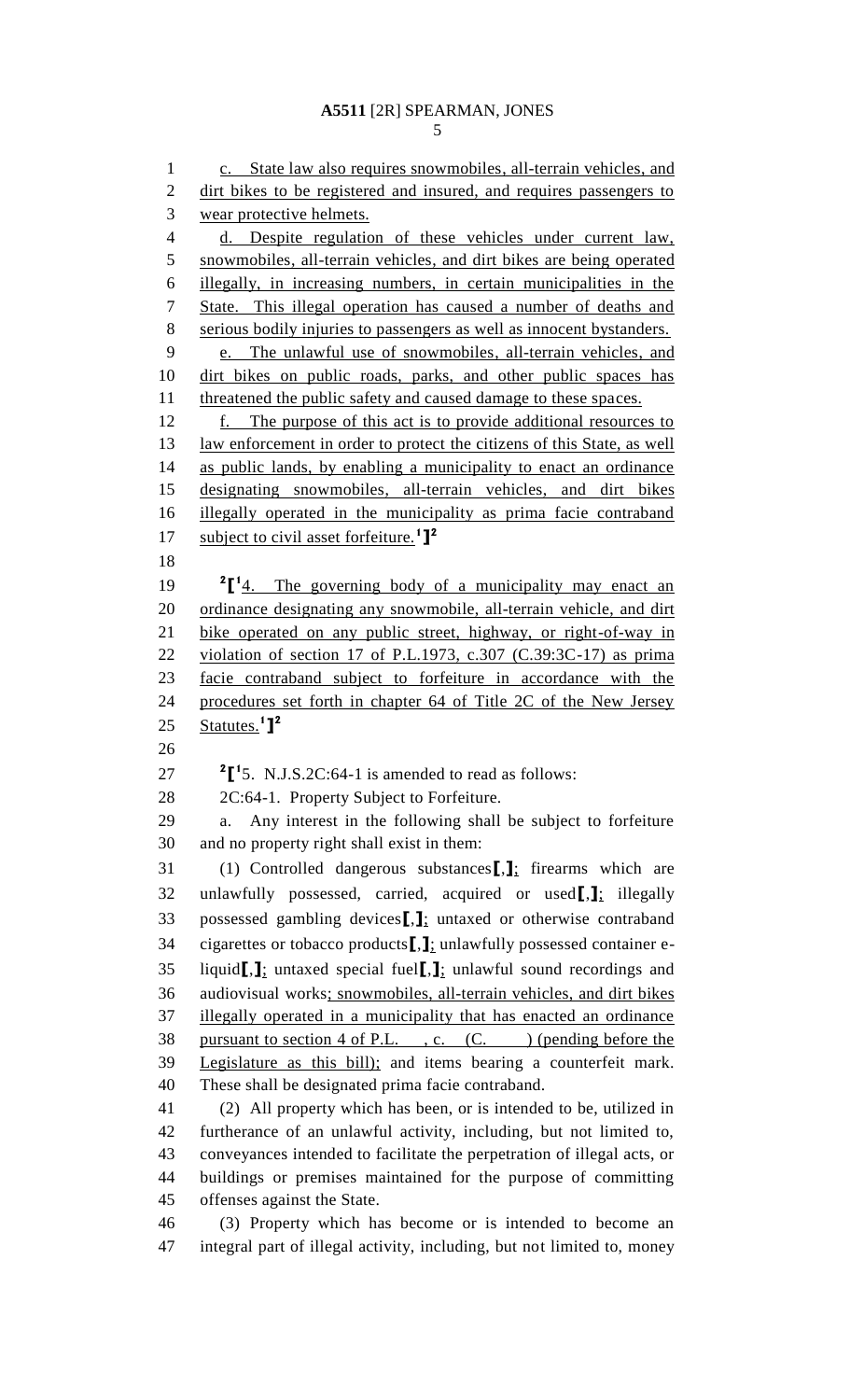which is earmarked for use as financing for an illegal gambling enterprise. (4) Proceeds of illegal activities, including, but not limited to, property or money obtained as a result of the sale of prima facie contraband as defined by subsection a. (1), proceeds of illegal gambling, prostitution, bribery and extortion. b. Any article subject to forfeiture under this chapter may be seized by the State or any law enforcement officer as evidence pending a criminal prosecution pursuant to **[**section 2C:64-4**]** N.J.S.2C:64-4 or, when no criminal proceeding is instituted, upon process issued by any court of competent jurisdiction over the property, except that seizure without such process may be made when not inconsistent with the Constitution of this State or the United States, and when (1) The article is prima facie contraband; or (2) The property subject to seizure poses an immediate threat to the public health, safety or welfare. c. For the purposes of this section: 19 "All-terrain vehicle" shall have the same meaning as provided in 20 section 1 of P. L.1973, c.307 (C.39:3C-1). 21 "Dirt bike" shall have the same meaning as provided in section 1 22 of P. L.1973, c.307 (C.39:3C-1). "Items bearing a counterfeit mark" means items bearing a counterfeit mark as defined in N.J.S.2C:21-32. "Snowmobile" shall have the same meaning as provided in section 1 of P. L.1973, c.307 (C.39:3C-1). "Unlawful sound recordings and audiovisual works" means sound recordings and audiovisual works as those terms are defined in N.J.S.2C:21-21 which were produced in violation of N.J.S.2C:21-21. "Unlawfully possessed container e-liquid" means container e- liquid as defined in section 2 of P.L.1990, c.39 (C.54:40B-2) that is possessed for retail sale by a person that is not licensed as a vapor business pursuant to section 4 of P.L.2019, c.147 (C.54:40B-3.3). "Untaxed special fuel" means diesel fuel, No. 2 fuel oil and kerosene on which the motor fuel tax imposed pursuant to **[**R.S.54:39-1 et seq.**]** P.L.2010, c.22 (C.54:39-101 et al.) is not paid that is delivered, possessed, sold or transferred in this State in a manner not authorized pursuant to **[**R.S.54:39-1 et seq.**]** P.L.2010, c.22 (C.54:39-101 et al.) or P.L.1938, c.163 (C.56:6-1 et seq.).**<sup>1</sup>** (cf: P.L.2019, c.147, s.10)**] 2**  $\frac{2}{16}$ . (New Section) a. It shall be the duty of any law enforcement officer who knows, or has reasonable cause to believe, 45 that a person is or has been engaged in the unlawful operation of a snowmobile, all-terrain vehicle, or dirt bike to investigate and seize

any vehicle that the officer knows, or has reasonable grounds to